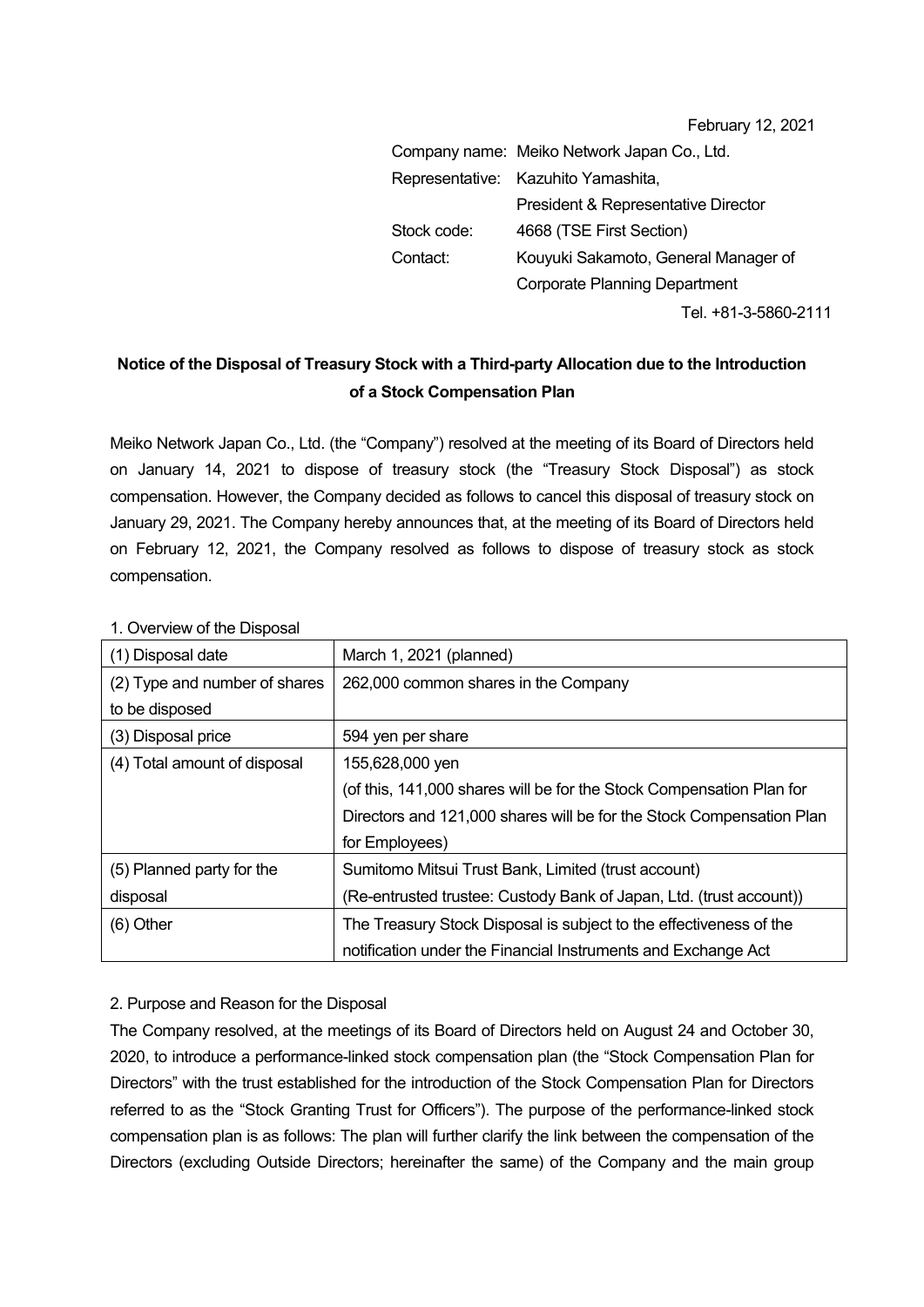subsidiaries of the Company and the stock value of the Company. The Directors will share the benefits and risks of stock price fluctuations with shareholders. This will raise the awareness of the Directors to contribute to improving business performance and to increasing corporate value in the mid- to long-term. The introduction of the plan for the Directors of the Company was approved at the 36th Annual Meeting of Shareholders held on November 20, 2020.

Please refer to the "Notice of the Introduction of a Performance-linked Stock Compensation Plan for Directors" dated October 30, 2020 for an overview of the Stock Compensation Plan for Directors.

In addition, the Company resolved, at the meeting of its Board of Directors held on August 24, 2020, to introduce a stock compensation plan for the employees of the Company and the employees of the main group subsidiaries of the Company (the "Stock Compensation Plan for Employees" (referred to as the "Plan" together with the Stock Compensation Plan for Directors) with the trust introduced for the introduction of the Stock Compensation Plan for Employees referred to as the "Stock Granting Trust for Employees" (referred to as the "Trust" together with the Stock Granting Trust for Officers)).

The Treasury Stock Disposal will be performed for Sumitomo Mitsui Trust Bank, Limited (trust account) (re-entrusted trustee: Custody Bank of Japan, Ltd. (trust account)) – the trustee of the trust established for the introduction of the Plan (the "Trust").

The quantity of the disposal will be equivalent to the number of shares expected to be granted to the Directors and employees based on the stock granting rules established by the Company when introducing the Plan. This will be done upon consideration of the Directors' positions, composition and level of achievement of performance targets during the trust period for the Stock Compensation Plan for Directors and upon consideration of the employees' positions during the trust period for the Stock Compensation Plan for Employees. The size of that dilution will be 0.94% with respect to the 27,803,600 outstanding shares current as of August 31, 2020. (The ratio will be 1.05% with respect to the total 250,667 voting rights current as of August 31, 2020. This is rounded to two decimal places in both cases.) The Company believes that the Plan will clarify the link between the compensation of the Directors and employees of the Company and the main group subsidiaries of the Company and the stock value of the Company with this then leading to an improvement in the corporate value of the Company in the mid- to long-term. The Company has determined that the quantity of the disposal and the size of the dilution accompanying the Treasury Stock Disposal to be reasonable. Furthermore, the Company has determined that the impact on the secondary market will be minimal.

Reference: Overview of the Trust Agreement Pertaining to the Stock Granting Trust for Officers

| Consignor:     | The Company                                                     |
|----------------|-----------------------------------------------------------------|
| Trustees:      | Sumitomo Mitsui Trust Bank, Limited                             |
|                | (Re-entrusted trustee: Custody Bank of Japan, Ltd.)             |
| Beneficiaries: | Those who have satisfied the beneficiary requirements among the |
|                | Directors of the Company and the main group subsidiaries of the |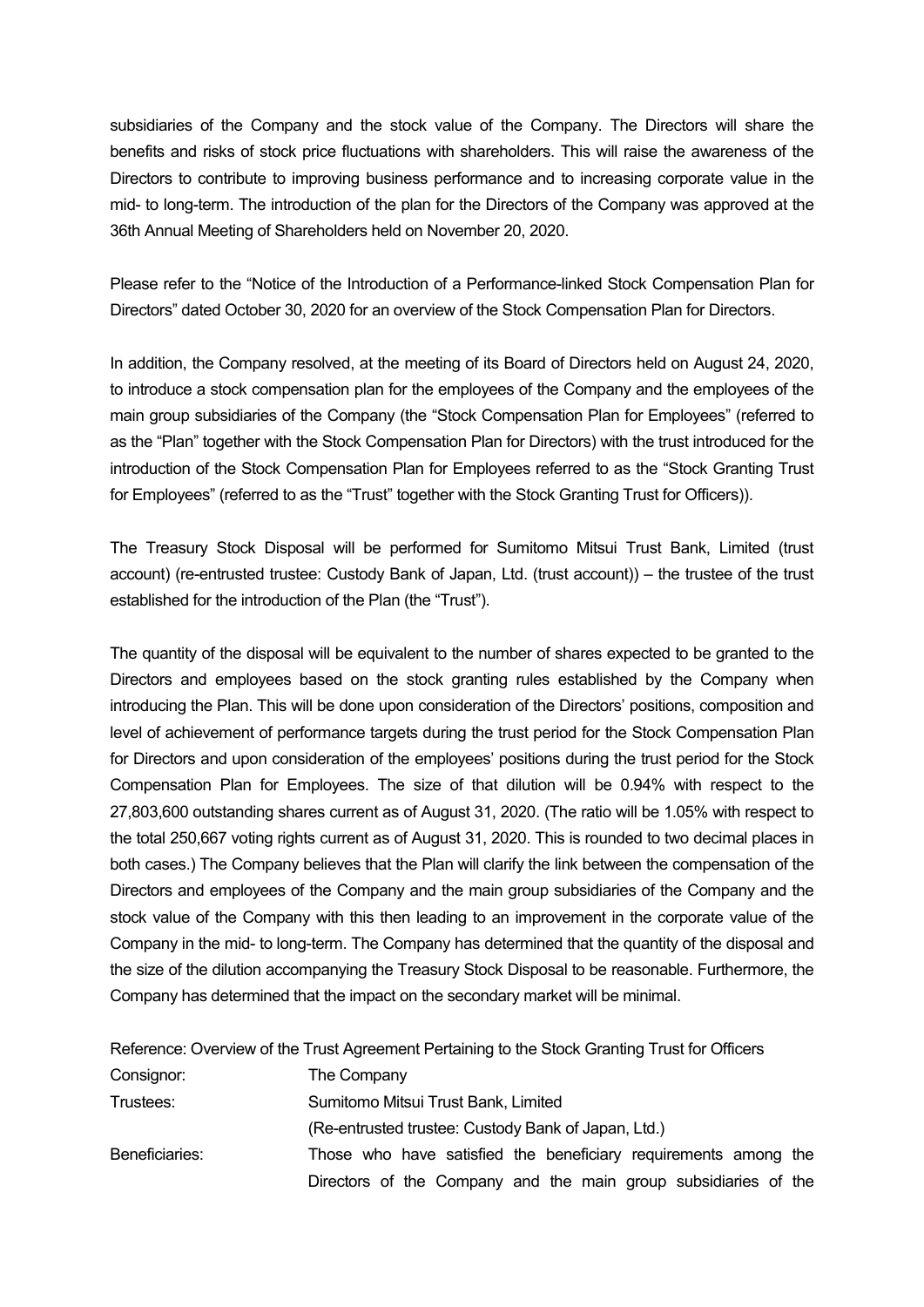|                              | Company                                                                                         |
|------------------------------|-------------------------------------------------------------------------------------------------|
| Trust administrator:         | The Company plans to elect a third party independent from the Company                           |
|                              | and the officers of the Company                                                                 |
| Exercising of voting rights: | The voting rights pertaining to the shares in the Company in the Trust will                     |
|                              | not be exercised during the trust period                                                        |
| Type of trust:               | Trust of money other than a money trust (third-party benefit trust)                             |
| Trust contract date:         | March 1, 2021 (planned)                                                                         |
| Trust period:                | March 1, 2021 to the end of January 2025 (planned)                                              |
| Purpose of the trust:        | To grant shares in the Company to the beneficiaries based on the stock                          |
|                              | granting rules                                                                                  |
|                              |                                                                                                 |
|                              | Reference: Overview of the Trust Agreement Pertaining to the Stock Granting Trust for Employees |
| Consignor:                   | The Company                                                                                     |
| Trustees:                    | Sumitomo Mitsui Trust Bank, Limited                                                             |
|                              | (Re-entrusted trustee: Custody Bank of Japan, Ltd.)                                             |
| Beneficiaries:               | Those who have satisfied the beneficiary requirements among the                                 |
|                              | employees of the Company and the main group subsidiaries of the                                 |
|                              | Company                                                                                         |
| Trust administrator:         | The Company plans to elect a third party independent from the Company                           |
|                              | and the officers of the Company                                                                 |
| Exercising of voting rights: | The trust administrator will give instructions on the exercising of voting                      |
|                              | rights for the shares in the Stock Granting Trust for Employees                                 |
| Type of trust:               | Trust of money other than a money trust (third-party benefit trust)                             |
| Trust contract date:         | March 1, 2021 (planned)                                                                         |
| Trust period:                | March 1, 2021 to the end of April 2023 (planned)                                                |
| Purpose of the trust:        | To grant shares in the Company to the beneficiaries based on the stock                          |
|                              | granting rules                                                                                  |

3. Basis for the Disposal Price Calculation and the Specific Details of That

The Company has decided that the disposal price will be 594 yen. This is the closing price on the Tokyo Stock Exchange on February 10, 2021 (the business day immediately preceding the date on which the resolution was made by the Board of Directors). The was done to exclude arbitrariness in light of recent stock price movements.

This price has a deviation ratio of 1.89% from the average closing price of 583 yen (rounded down to the nearest yen) over the month prior to the business day directly preceding the date on which the resolution was made by the Board of Directors (January 12, 2021 to February 10, 2021), a deviation ratio of 3.66% from the average closing price of 573 yen (rounded down to the nearest yen) over the three months prior to that date (November 11, 2020 to February 10, 2021) and a deviation ratio of -7.76% from the average closing price of 644 yen (rounded down to the nearest yen) over the six months prior to that date (August 11, 2020 to February 10, 2021). (All the deviation rates have been